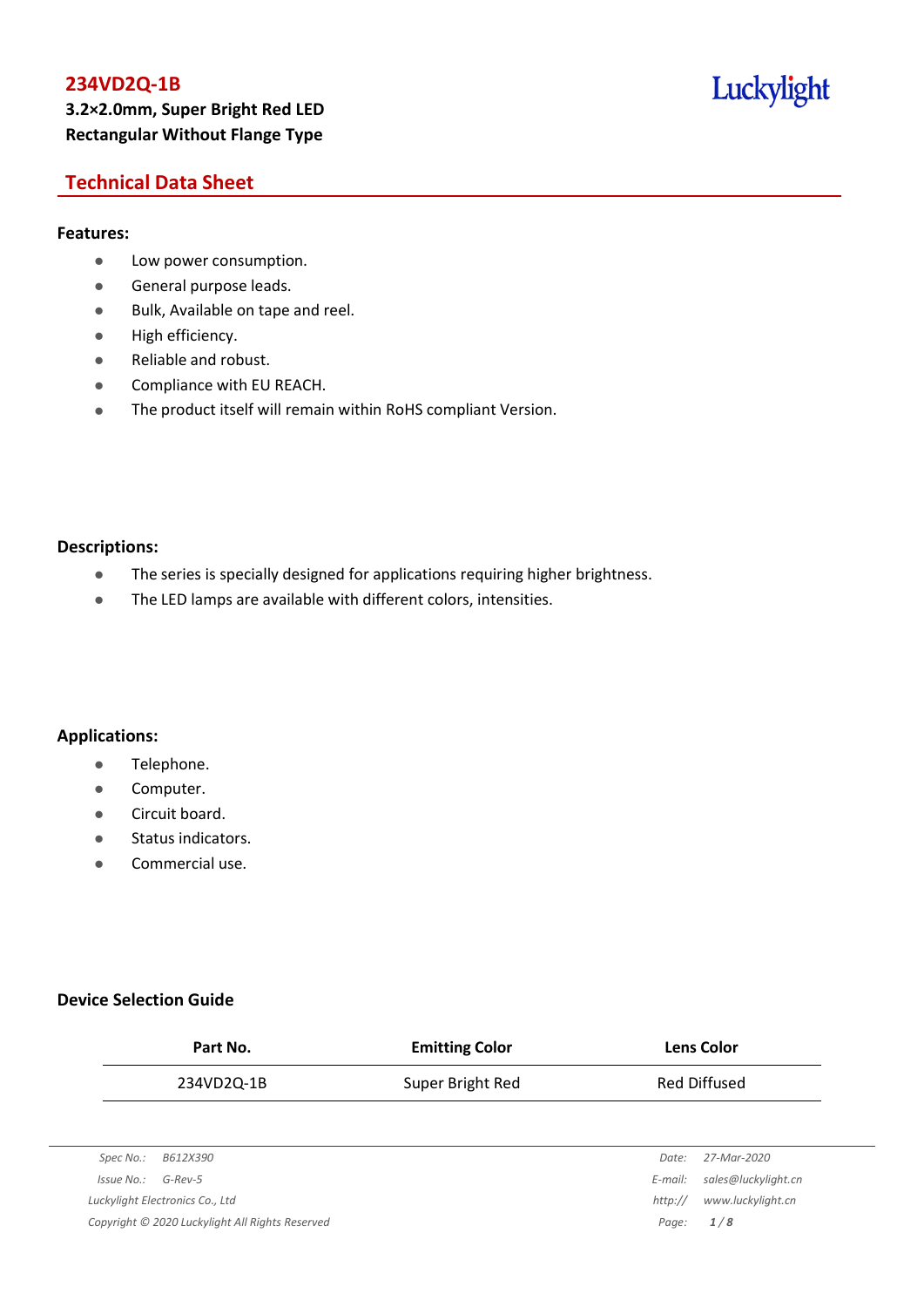**3.2×2.0mm, Super Bright Red LED Rectangular Without Flange Type**

## **Technical Data Sheet**

**Package Dimension:**



#### *Notes:*

*1. All dimensions are in millimeters (inches).*

*2. Tolerance is ± 0.25 mm (.010″) unless otherwise noted.*

*3. Protruded resin under flange is 1.00mm (.039″) max.*

*Luckylight Electronics Co., Ltd* 

*Copyright © 2020 Luckylight All Rights Reserved Page: 2 / 8*

| Spec No.:                                     | B612X390 | Date:       | 27-Mar-2020                 |
|-----------------------------------------------|----------|-------------|-----------------------------|
| 'ssue No.:                                    | G-Rev-5  |             | E-mail: sales@luckylight.cn |
| ckylight Electronics Co., Ltd                 |          | http://     | www.luckylight.cn           |
| pyright © 2020 Luckylight All Rights Reserved |          | Page: $2/8$ |                             |

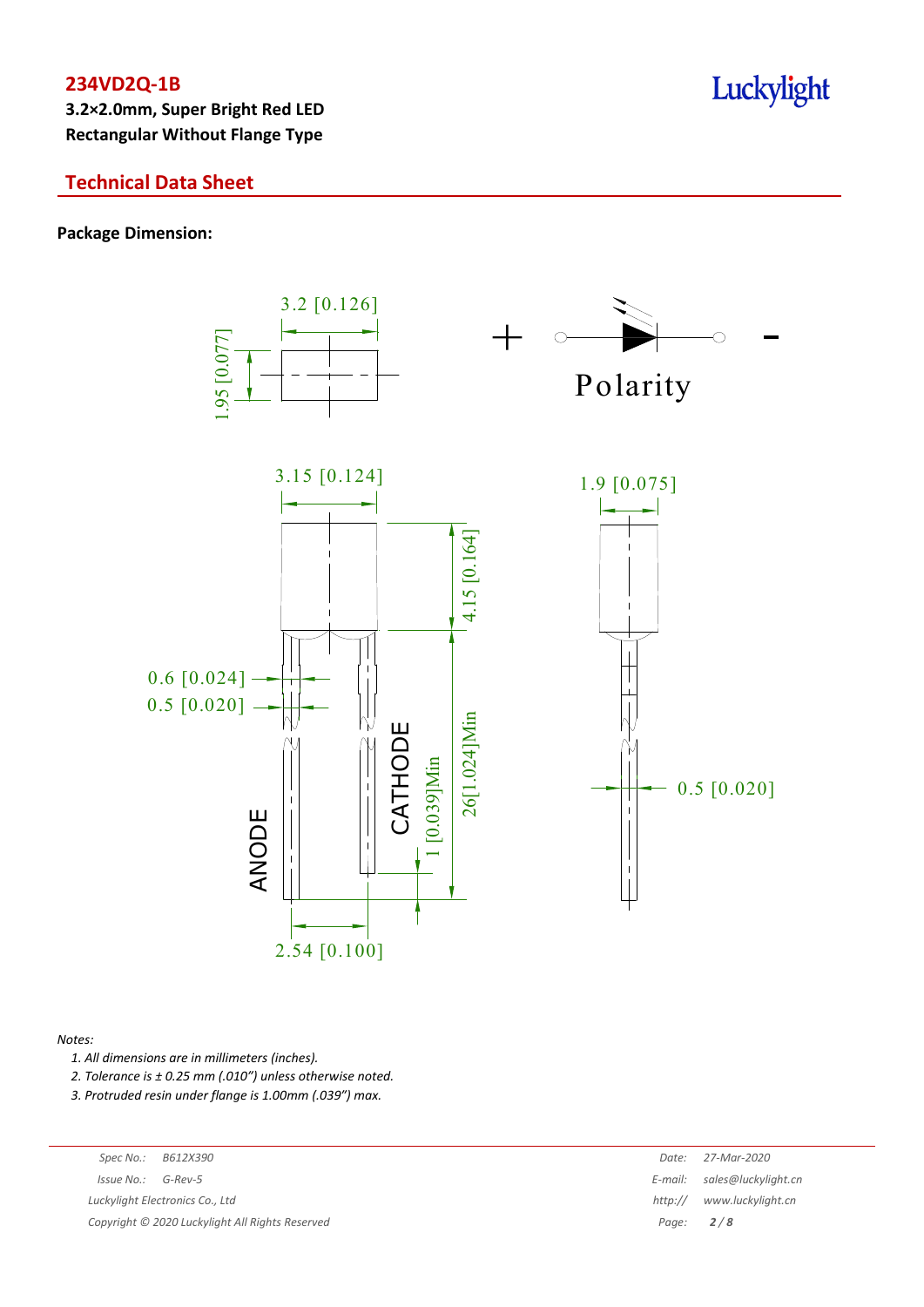**3.2×2.0mm, Super Bright Red LED Rectangular Without Flange Type**

## **Technical Data Sheet**

## **Absolute Maximum Ratings at Ta=25**℃

| <b>Parameters</b>                  | Symbol                       | Max.                                 | Unit |  |
|------------------------------------|------------------------------|--------------------------------------|------|--|
| <b>Power Dissipation</b>           | $P_d$                        | 60                                   | mW   |  |
| Peak Forward Current (a)           | $I_{FP}$                     | 100                                  | mA   |  |
| DC Forward Current <sup>(b)</sup>  | ΙF                           | 25                                   | mA   |  |
| Reverse Voltage                    | $V_{R}$                      | 5                                    | v    |  |
| <b>Operating Temperature Range</b> | ${\mathsf T}_{\textsf{opr}}$ | -40 $^{\circ}$ C to +80 $^{\circ}$ C |      |  |
| <b>Storage Temperature Range</b>   | ${\mathsf T}_{\text{stg}}$   | -40 $^{\circ}$ C to +85 $^{\circ}$ C |      |  |
| <b>Soldering Temperature</b>       | $\mathsf{T}_{\mathsf{sld}}$  | 260℃ for 5 Seconds                   |      |  |

*Notes:*

*a. Derate linearly as shown in derating curve.*

*b. Duty Factor = 10%, Frequency = 1 kHz.*

## **Electrical Optical Characteristics at Ta=25**℃

| <b>Parameters</b>                  | Symbol          | Min.  | Typ. | Max.  | Unit | <b>Test Condition</b> |
|------------------------------------|-----------------|-------|------|-------|------|-----------------------|
| Luminous Intensity <sup>(a)</sup>  | l٧              | 70    | 120  |       | mcd  | $IF = 20mA$           |
| Viewing Angle (b)                  | $2\theta_{1/2}$ | ---   | 130  |       | deg. | $IF = 20mA$           |
| Peak Emission Wavelength           | λp              | $---$ | 632  |       | nm   | $IF = 20mA$           |
| Dominant Wavelength <sup>(c)</sup> | λd              | ---   | 624  | $---$ | nm   | $IF=20mA$             |
| Spectral Line Half-Width           | Δλ              | ---   | 20   | $---$ | nm   | $IF = 20mA$           |
| Forward Voltage                    | VF              | 1.6   | 2.0  | 2.4   | v    | $IF = 20mA$           |
| <b>Reverse Current</b>             | IR.             |       |      | 10    | μA   | $VR=5V$               |

*Notes:*

a. Luminous intensity is measured with a light sensor and filter combination that approximates the CIE eye-response curve. The Iv quarantee *must be included with ±15% testing tolerance.*

*b. 2θ1/2 is the o-axis angle where the luminous intensity is 1⁄2 the peak intensity.*

c. The dominant wavelength ( $\lambda$ d) is derived from the CIE chromaticity diagram and represents the single wavelength which defines the color *of the device.*

|                    | Luckylight Electronics Co., Ltd | http:// www.luckylig |
|--------------------|---------------------------------|----------------------|
| Issue No.: G-Rev-5 |                                 | E-mail: sales@luckyl |
|                    | Spec No.: B612X390              | Date: 27-Mar-2020    |

*Issue No.: G-Rev-5 E-mail: sales@luckylight.cn Luckylight Electronics Co., Ltd http:// www.luckylight.cn Copyright © 2020 Luckylight All Rights Reserved Page: 3 / 8*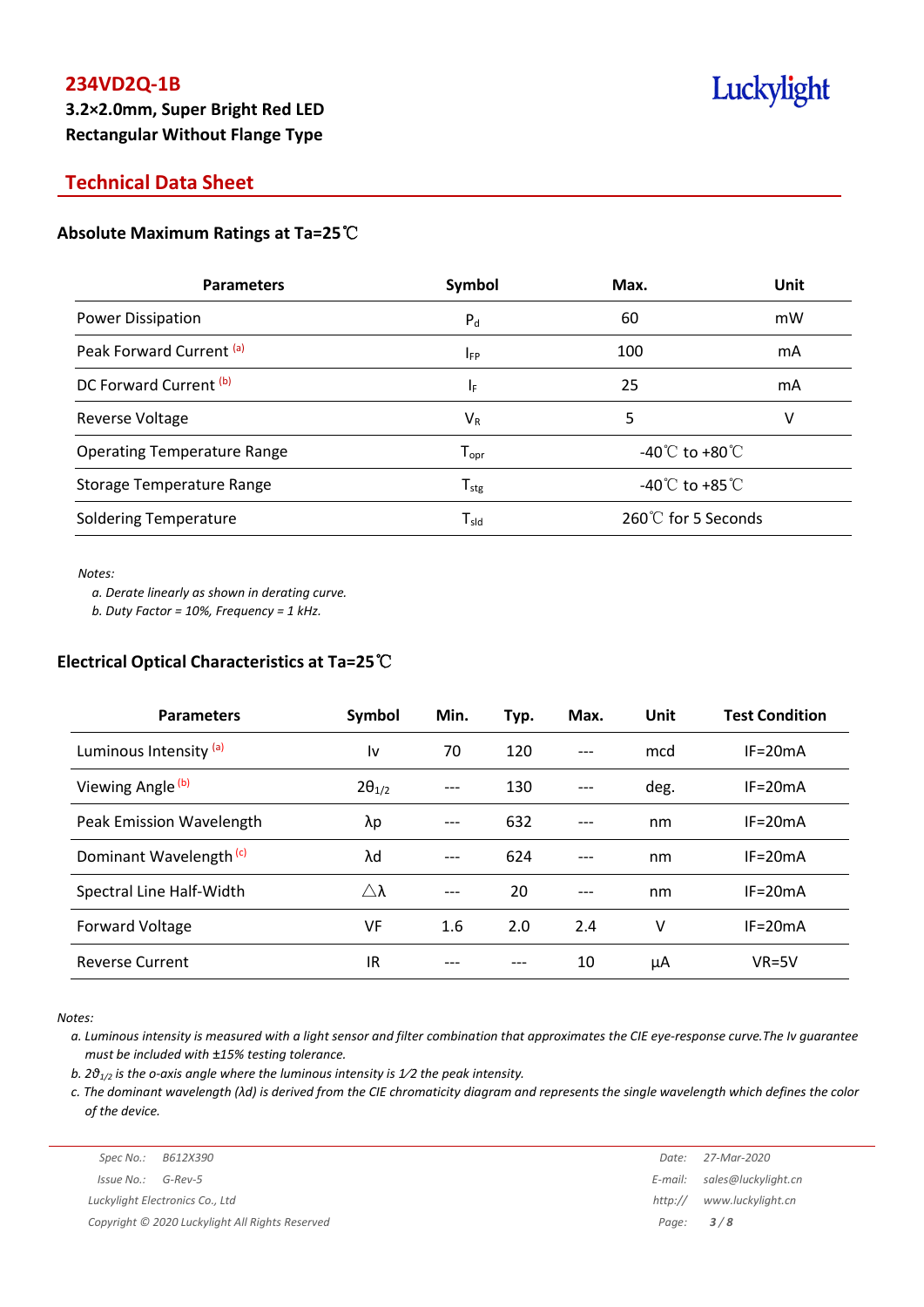## **Technical Data Sheet**

# **Typical Electrical / Optical Characteristics Curves (25**℃ **Ambient Temperature Unless Otherwise Noted)**





Luminous Intensity & Forward Current





*Spec No.: B612X390 Date: 27-Mar-2020 Issue No.: G-Rev-5 E-mail: sales@luckylight.cn Luckylight Electronics Co., Ltd http:// www.luckylight.cn Copyright © 2020 Luckylight All Rights Reserved Page: 4 / 8*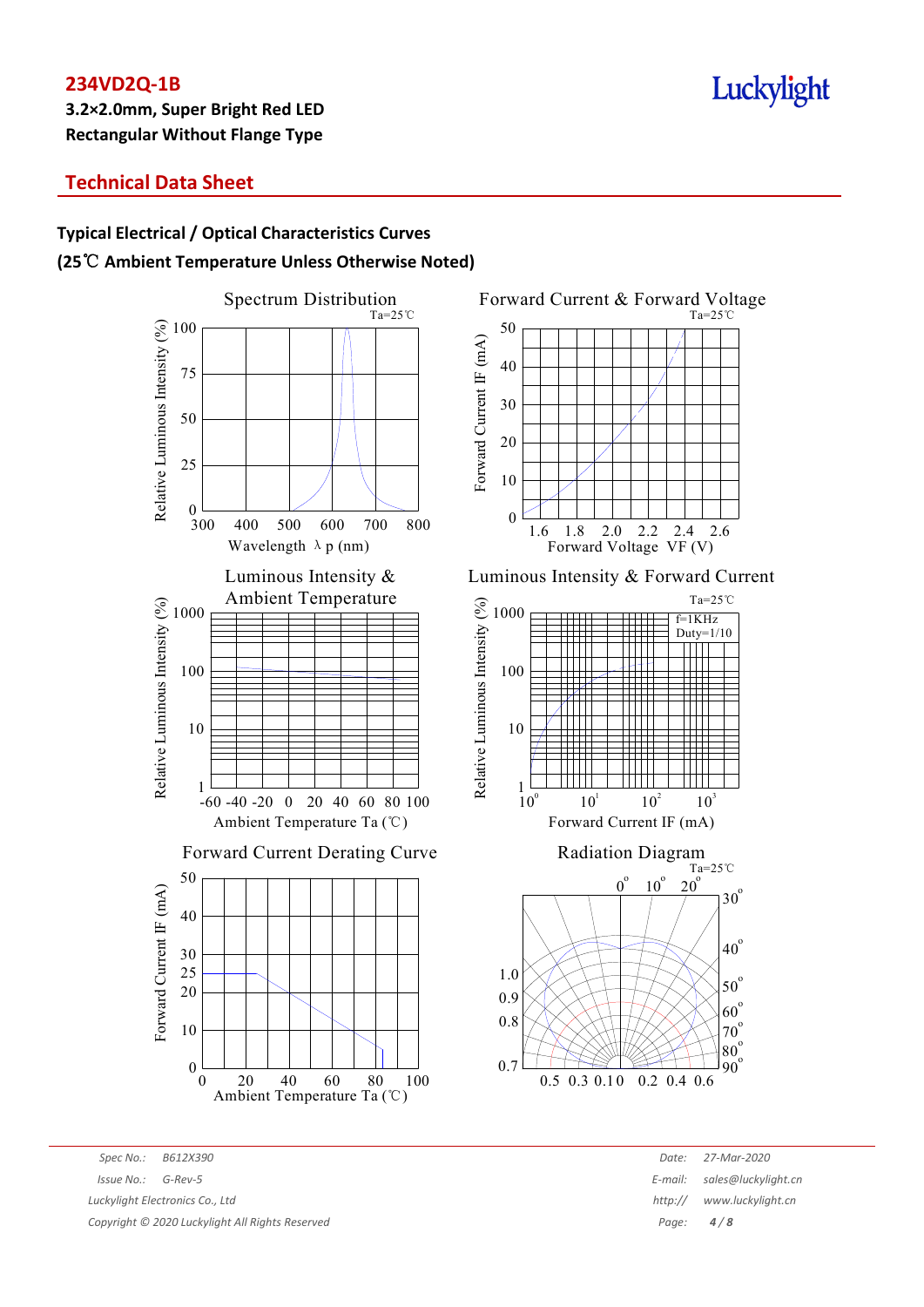**3.2×2.0mm, Super Bright Red LED Rectangular Without Flange Type**

# Luckylight

# **Technical Data Sheet**

## **Packing & Label Specifications:**



Packing Quantity:

- a. 1000 PCS/bag.
- b. 12000 PCS/Inner Box.
- c. 6 Inner Boxes/Outside Box.

| Spec No.:<br>B612X390                           | Date:   | 27-Mar-2020                 |
|-------------------------------------------------|---------|-----------------------------|
| $Issue No.: G-Rev-5$                            |         | E-mail: sales@luckylight.cn |
| Luckylight Electronics Co., Ltd                 | http:// | www.luckylight.cn           |
| Copyright © 2020 Luckylight All Rights Reserved |         | Page: $5/8$                 |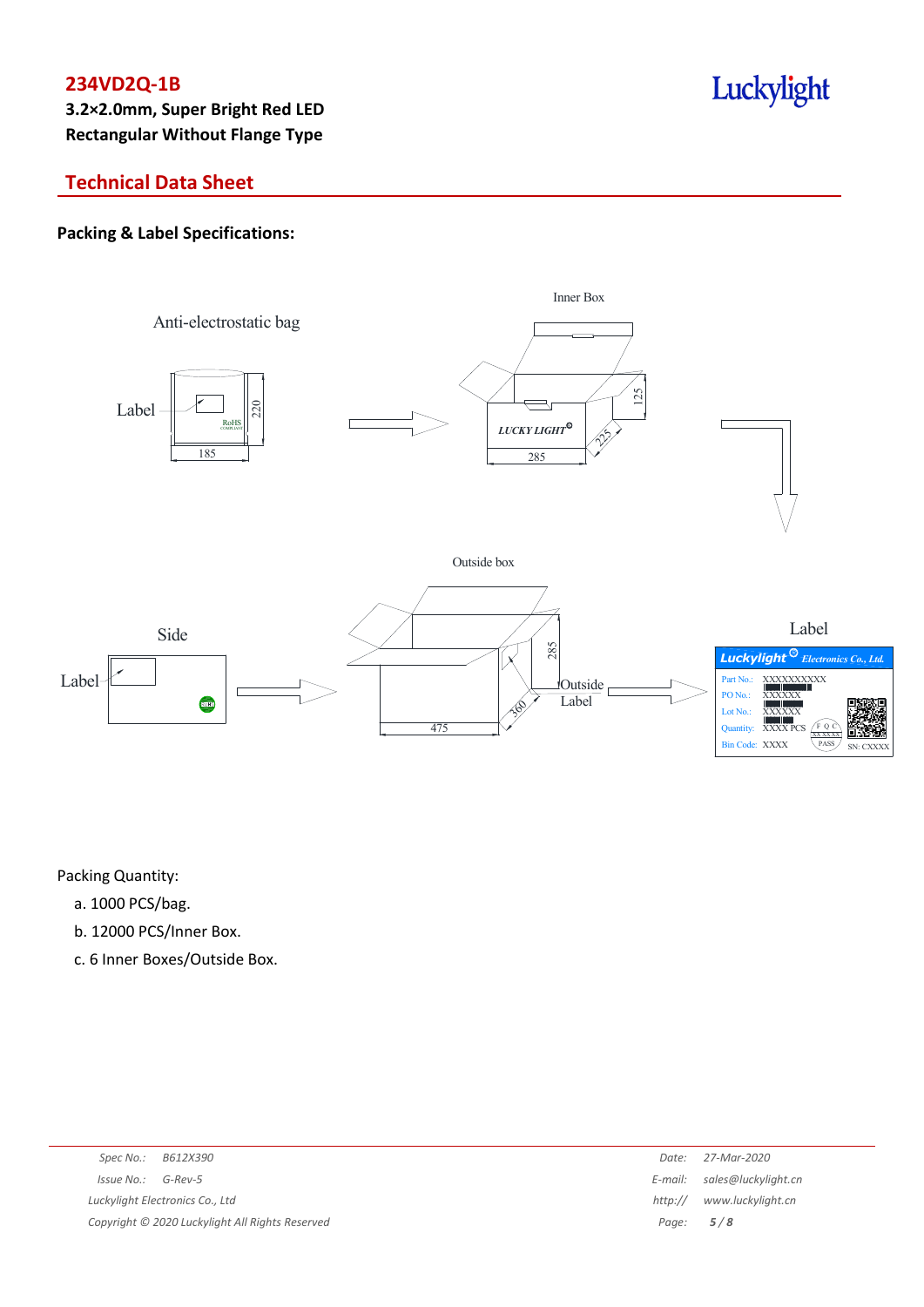# Luckylight

# **Technical Data Sheet**

## **CAUTIONS**

## 1. **Over-current-proof**

Customer must apply resistors for protection, otherwise slight voltage shift will cause big current change (Burn out will happen).

## 2. **Storage**

- 2.1 The LEDs should be stored at 30°C or less and 70%RH or less after being shipped from Luckylight and the storage life limits are 3 months. If the LEDs are stored for 3 months or more, they can be stored for a year in a sealed container with a nitrogen atmosphere and moisture absorbent material.
- 2.2 Please avoid rapid transitions in ambient temperature, especially, in high humidity environments where condensation can occur.

#### 3. **Cleaning**

Use alcohol-based cleaning solvents such as isopropyl alcohol to clean the LEDs if necessary.

## 4. **Lead Forming & Assembly**

During lead forming, the leads should be bent at a point at least 1.6mm from the base of LED lens. Do not use the base of the lead frame as a fulcrum during forming. Lead forming must be done before soldering, at normal temperature. During assembly on PCB, use minimum clinch force possible to avoid excessive mechanical stress.

#### 5. **Soldering**

When soldering, for Lamp without stopper type and must be leave a minimum of 3mm clearance from the base of the lens to the soldering point. Do not apply any external stress to the lead frame during soldering while the LED is at high temperature.

#### Recommended soldering conditions:

|                | <b>Soldering Iron</b>               | <b>Wave Soldering</b>         |                                      |  |
|----------------|-------------------------------------|-------------------------------|--------------------------------------|--|
| Temperature    | $300^{\circ}$ C Max.<br>3 sec. Max. | Pre-heat<br>Pre-heat Time     | $100^{\circ}$ C Max.<br>60 sec. Max. |  |
| Soldering Time | (one time only)                     | Solder Wave<br>Soldering Time | $260^{\circ}$ C Max.<br>5 sec. Max.  |  |

*Note:*

a. Excessive soldering temperature and / or time might result in deformation of the LED lens or catastrophic failure of the LED.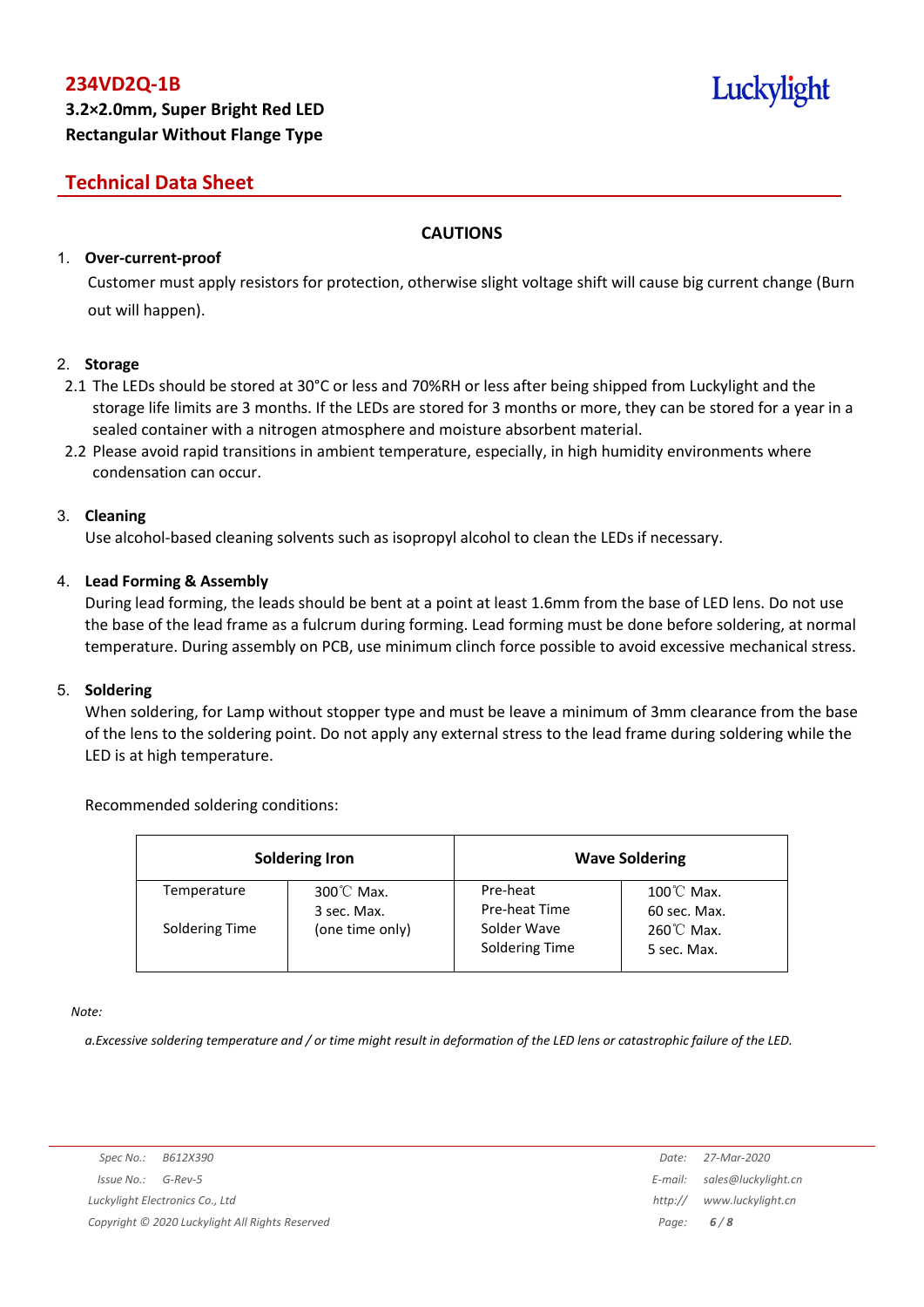# **3.2×2.0mm, Super Bright Red LED Rectangular Without Flange Type**

## **Technical Data Sheet**

Recommended Wave Soldering Profiles



#### *Notes:*

a. Recommend pre-heat temperature of 105° C or less (as measured with a thermocouple attached to the LED pins) prior to immersion in the *solder wave with a maximum solder bath temperature of 260° C.*

*b.Peak wave soldering temperature between 245° C ~ 255°C for 3 sec (5 sec max).*

*c.Do not apply stress to the epoxy resin while the temperature is above 85°C.*

*d.Fixtures should not incur stress on the component when mounting and during soldering process.*

*e.SAC 305 solder alloy is recommended.*

*f.No more than one wave soldering pass.*

#### 6. **Drive Method**

An LED is a current-operated device. In order to ensure intensity uniformity on multiple LEDs connected in parallel in an application, it is recommended that a current limiting resistor be incorporated in the drive circuit, in series with each LED as shown in Circuit A below.

**Circuit model A** 

**Circuit model B** 





(A) Recommended circuit

(B) The brightness of each LED might appear different due to the differences in the I-V characteristics of those LEDs.

| Spec No.:                                       | B612X390                        | Date:   | 27-Mar-2020                 |
|-------------------------------------------------|---------------------------------|---------|-----------------------------|
| Issue No.:                                      | G-Rev-5                         |         | E-mail: sales@luckylight.cn |
|                                                 | Luckylight Electronics Co., Ltd | http:// | www.luckylight.cn           |
| Copyright © 2020 Luckylight All Rights Reserved |                                 |         | Page: $7/8$                 |

|                  | Date: 27-Mar-2020   |
|------------------|---------------------|
| E-mail:          | sales@luckylight.cn |
| http://          | www.luckylight.cn   |
| Page: <b>7/8</b> |                     |

# Luckylight